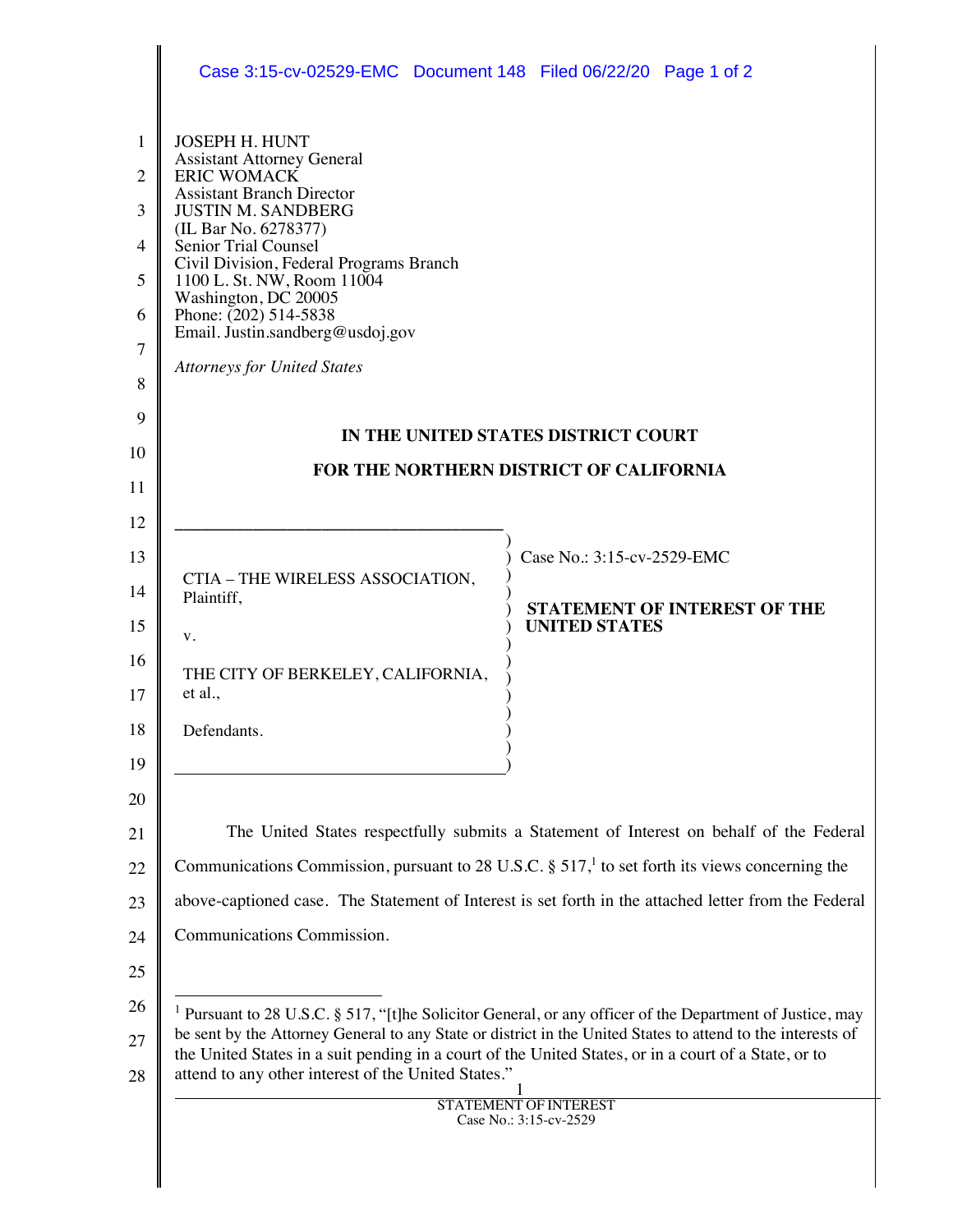| $\mathbf{1}$   |                                                                               |                                                                 |
|----------------|-------------------------------------------------------------------------------|-----------------------------------------------------------------|
| $\overline{2}$ | Dated: June 22, 2020                                                          | Respectfully submitted,                                         |
| $\mathfrak{Z}$ |                                                                               | <b>JOSEPH H. HUNT</b>                                           |
| $\overline{4}$ | THOMAS M. JOHNSON, JR.                                                        | <b>Assistant Attorney General</b><br><b>ERIC WOMACK</b>         |
|                | General Counsel                                                               | <b>Assistant Branch Director</b>                                |
| 5              | <b>ASHLEY S. BOIZELLE</b><br>Deputy General Counsel                           | /s/ Justin M. Sandberg                                          |
| 6              | <b>JACOB M. LEWIS</b>                                                         | <b>JUSTIN M. SANDBERG</b>                                       |
| $\tau$         | <b>Associate General Counsel</b><br><b>JAMES M. CARR</b>                      | Senior Trial Counsel<br>Civil Division, Federal Programs Branch |
| 8              | Attorney                                                                      | U.S. Department of Justice                                      |
| 9              | <b>Federal Communications Commission</b><br>445 12 <sup>th</sup> Street, S.W. | 1100 L Street, N.W., Room 11004<br>Washington, D.C. 20005       |
| 10             | Washington, D.C. 20554                                                        | Telephone: (202) 514-5838                                       |
| 11             | Telephone: (202) 418-1762<br>Fax: (202) 418-2819                              | Email: Justin.Sandberg@usdoj.gov                                |
| 12             | Email: james.carr@fcc.gov                                                     | <b>Counsel for the United States</b>                            |
|                |                                                                               |                                                                 |
| 13             |                                                                               |                                                                 |
| 14             |                                                                               |                                                                 |
| 15             |                                                                               |                                                                 |
| 16             |                                                                               |                                                                 |
| 17             |                                                                               |                                                                 |
| 18             |                                                                               |                                                                 |
| 19             |                                                                               |                                                                 |
| 20             |                                                                               |                                                                 |
| 21             |                                                                               |                                                                 |
| 22             |                                                                               |                                                                 |
| 23             |                                                                               |                                                                 |
| 24             |                                                                               |                                                                 |
| 25             |                                                                               |                                                                 |
| 26             |                                                                               |                                                                 |
| 27             |                                                                               |                                                                 |
| 28             |                                                                               |                                                                 |
|                | <b>STATEMENT OF INTEREST</b>                                                  |                                                                 |
|                |                                                                               | Case No.: 3:15-cv-2529                                          |
|                |                                                                               |                                                                 |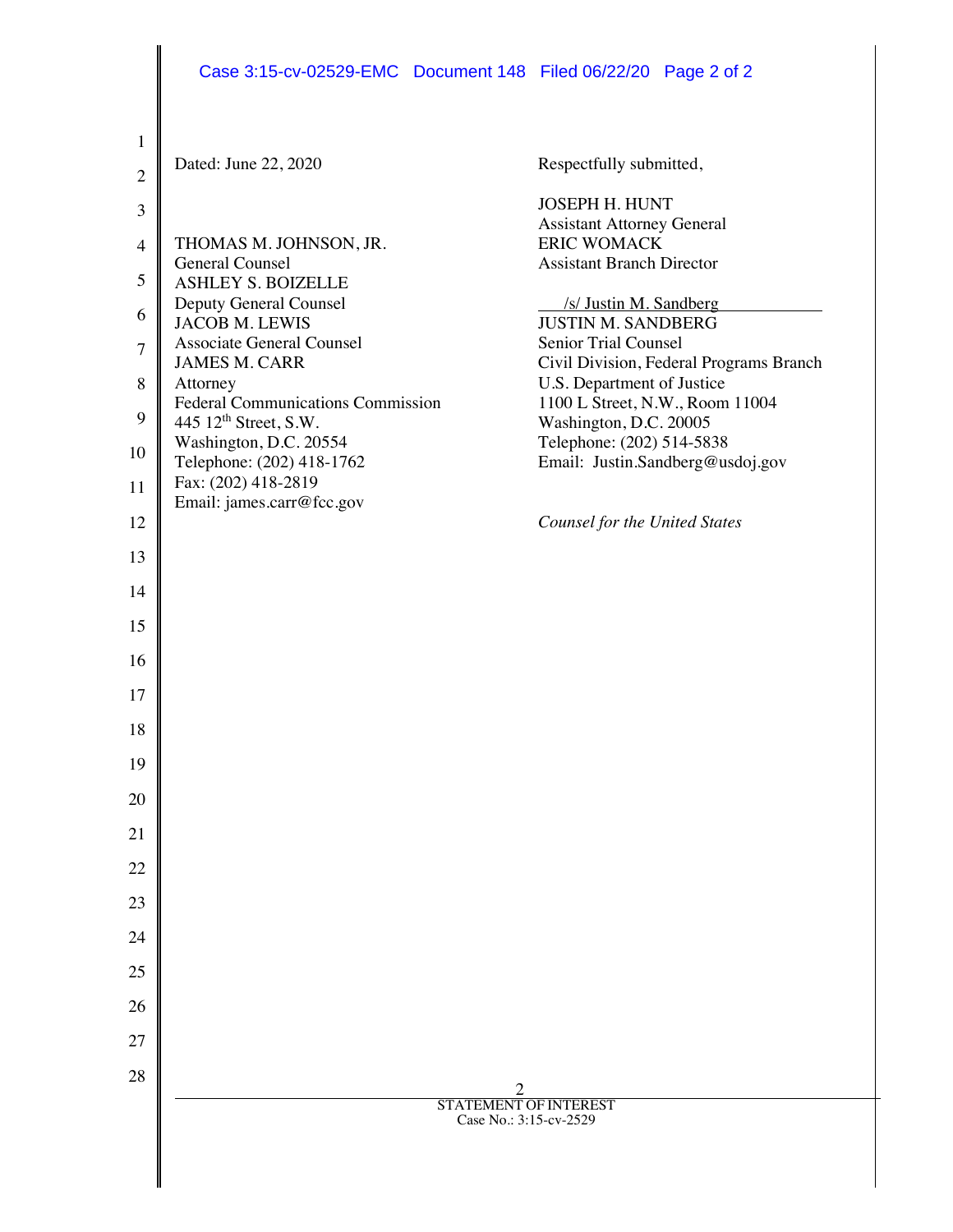Case 3:15-cv-02529-EMC Document 148-1 Filed 06/22/20 Page 1 of 15

# EXHIBIT 1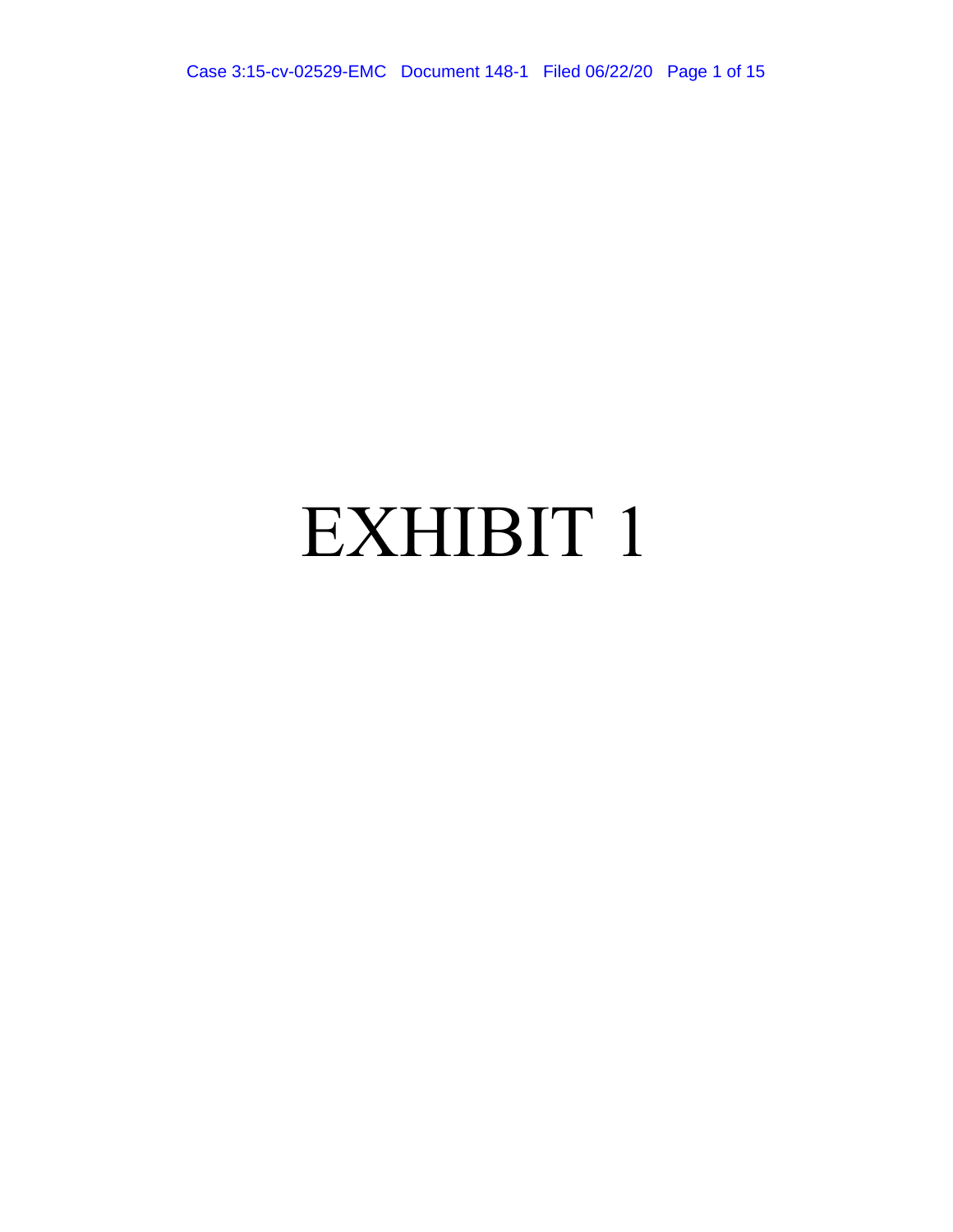

Federal Communications Commission Washington, D.C. 20554

June 22, 2020

Joseph H. Hunt Assistant Attorney General Civil Division, U.S. Department of Justice 950 Pennsylvania Avenue, N.W. Washington, DC 20530

RE: *CTIA—The Wireless Association v. City of Berkeley*, No. 3:15-cv-02529 (N.D. Cal.)

Dear Mr. Hunt:

 The above referenced case involves a challenge to an ordinance adopted by the City of Berkeley, California. The ordinance requires cell phone retailers located in the City of Berkeley to provide consumers who buy or lease cell phones with a specific notice at the point of sale concerning the radiofrequency (RF) energy emitted by those phones. The plaintiff in this case, CTIA (a trade association of providers of wireless telecommunications service), has moved for judgment on the pleadings on two separate grounds: (1) the ordinance violates the First Amendment; and (2) the ordinance is preempted by federal law. The Commission wishes to participate in this case to provide its views on why the Berkeley ordinance should be deemed preempted.

 We note that the Department of Justice recently filed a Statement of Interest on the FCC's behalf addressing this issue in another case in the same district court. *See* Statement of Interest, *Cohen v. Apple, Inc.*, No. C 19-05322 WHA (N.D. Cal.) (filed Apr. 13, 2020). The Commission respectfully requests that the Department of Justice file a Statement of Interest in this case attaching this letter.

#### **INTRODUCTION AND SUMMARY**

 In the Communications Act of 1934, Congress conferred on the FCC comprehensive authority to regulate the provision of wireless telecommunications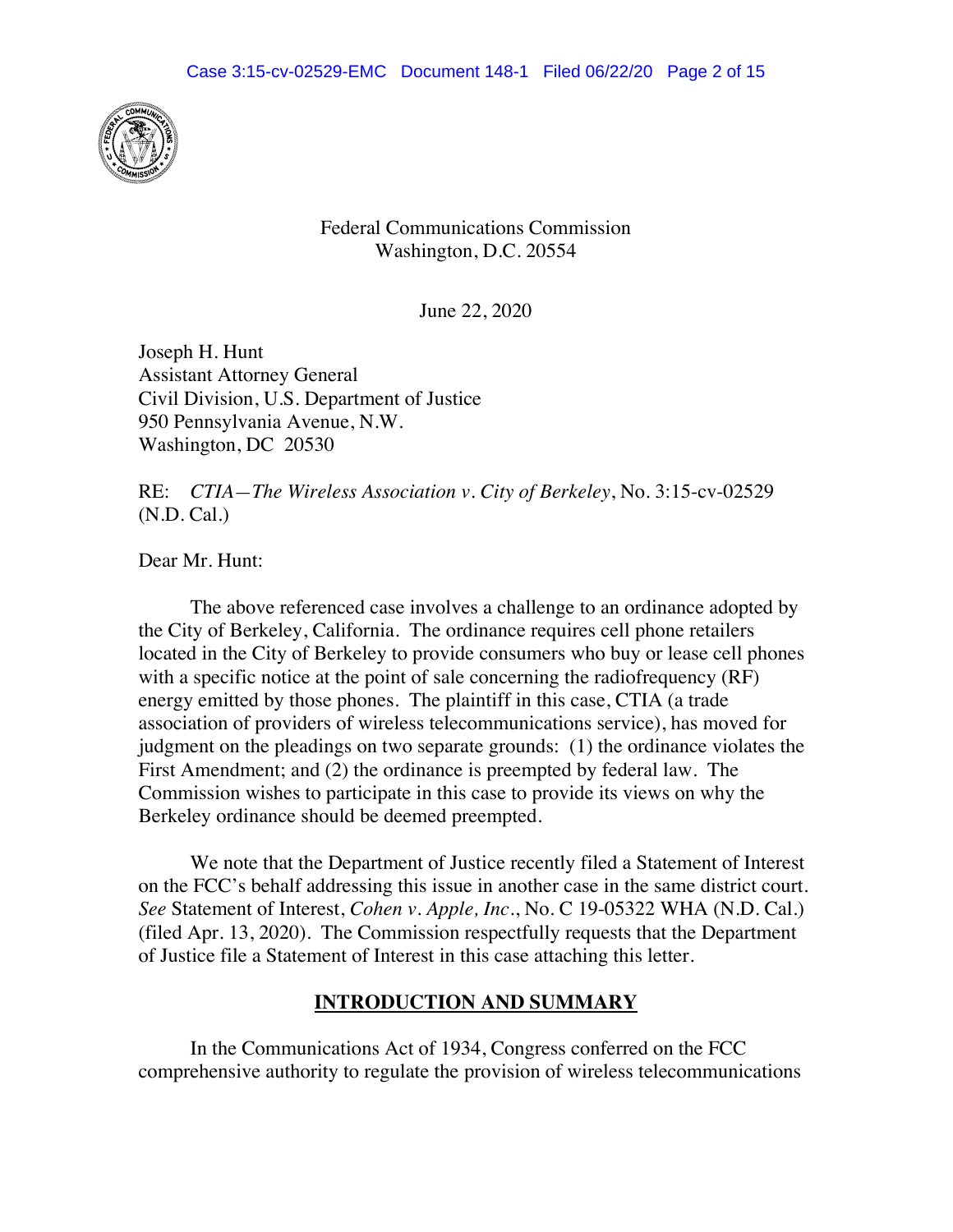Joseph H. Hunt June 22, 2020 Page 2 of 14

services. As part of this mandate, the Act expressly authorizes the Commission to adopt limits on radiofrequency emissions for mobile devices, including cell phones. *See* 47 U.S.C. § 303(e). The Commission's radiofrequency emission standards and testing parameters reflect the agency's expert judgment in advancing the goal of safeguarding the health of American consumers, while facilitating broad deployment of wireless telecommunications technology.

Under the FCC's rules, a cell phone manufacturer is not permitted to sell cell phones in the United States until the FCC certifies that they comply with all applicable rules and regulations, including the FCC's RF limits. To obtain this certification, the manufacturer must test its cell phones in accordance with FCC procedures and submit the test results to the Commission. If the test results demonstrate that the phones comply with the FCC's RF limits, and the manufacturer further demonstrates that its phones comply with all other applicable rules and regulations, the Commission certifies the cell phones for sale in the United States. The Commission has found that RF emissions from FCC-certified cell phones pose no health risks.

The FCC has also determined that the information on its website and in cell phone user manuals about RF exposure is adequate to inform consumers of this issue without overwarning or creating the false impression that RF emissions from FCC-certified cell phones are unsafe. *See Proposed Changes in the Commission's Rules Regarding Human Exposure to Radiofrequency Electromagnetic Fields*, 34 FCC Rcd 11687, 11697 ¶ 16 (2019) (*2019 RF Order*). As the Commission has explained, these statements reflect the agency's "considered policy judgment regarding how best and in what form to disseminate relevant information about RF exposure to the public." *See* FCC Statement of Interest, *Cohen v. Apple*, Attachment at 19.

The Berkeley ordinance conflicts with the FCC's determination that the information provided on its website and in cell phone user manuals is sufficient to inform consumers about the risk of RF exposure, and that additional notices risk "overwarning" and misleading consumers into believing that RF emissions from FCC-certified cell phones are unsafe. In addition, the notice mandated by Berkeley informs consumers that, when the phones are carried against the body, consumers may experience unsafe levels of RF exposure. That statement inaccurately describes the safety of cell phones and may inhibit the broad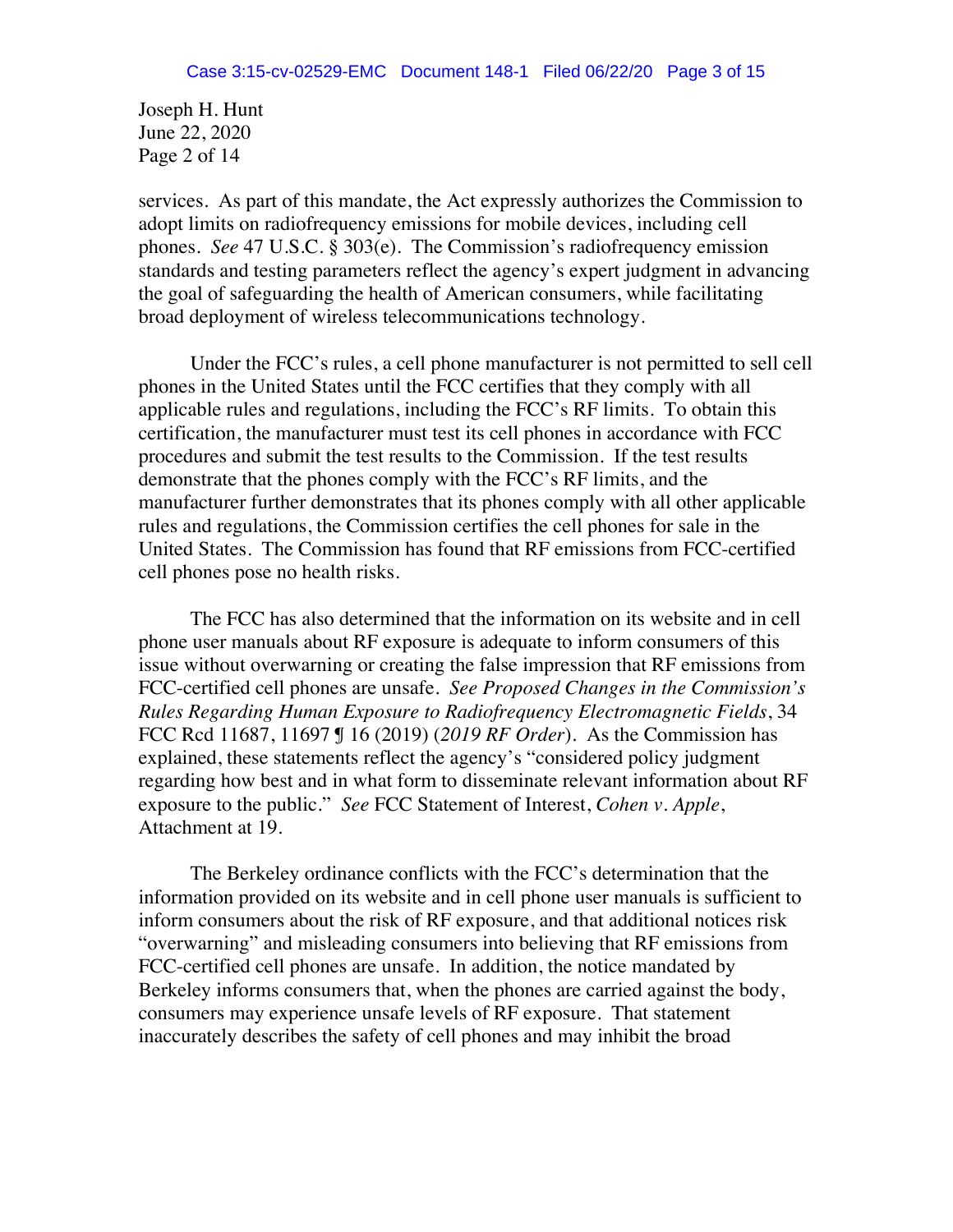Joseph H. Hunt June 22, 2020 Page 3 of 14

availability of safe wireless communications devices. For these reasons, the Berkeley ordinance conflicts with, and is preempted by, federal law.

#### **BACKGROUND**

*The FCC's Regulatory Authority*.Under the Communications Act of 1934 (Communications Act or Act), the FCC is the "centraliz[ed] authority" for regulating radio communications and is charged with "mak[ing] available … to all the people of the United States … a rapid, efficient, Nation-wide, and world-wide wire and radio communication service." 47 U.S.C. § 151.

To achieve this objective, "Congress endowed" the FCC "with comprehensive powers to promote and realize the vast potentialities of radio." *Nat'l Broad. Co. v. FCC*, 319 U.S. 190, 217 (1943). Among other things, the Communications Act empowers the Commission to regulate "the kind of apparatus to be used" for wireless radio communications and "the emissions" that such equipment may produce. 47 U.S.C. § 303(e). The Supreme Court has recognized that "the Commission's jurisdiction over" such "technical matters … is clearly exclusive." *Head v. New Mexico Bd. of Exam'rs in Optometry*, 374 U.S. 424, 430 n.6 (1963).

*FCC Regulation of Radiofrequency Emissions.* In establishing technical standards for radio communications, the FCC has taken into account its obligations under the National Environmental Policy Act of 1969 (NEPA), 42 U.S.C. § 4321 *et seq*., which "requires agencies of the Federal Government to evaluate the effects of their actions on the quality of the human environment." *Guidelines for Evaluating the Environmental Effects of Radiofrequency Radiation*, 11 FCC Rcd 15123, 15125 ¶ 5 (1996) (*1996 RF Order*). In accordance with NEPA, the FCC has promulgated regulations to limit human exposure to radiofrequency (RF) energy from all transmitting facilities, operations, and devices it regulates. *See* 47 C.F.R. §§ 1.1307, 1.1310, 2.1091, 2.1093. The agency adopted such restrictions in response to scientific findings that exposure to high levels of RF energy can result in the overheating of human tissue. *See* RF Safety FAQ, Question 5, available at https://www.fcc.gov/engineering-technology/electromagnetic-compatibilitydivision/radio-frequency-safety/faq/rf-safety#Q5. The Commission declined to "adopt stricter standards" based on "controversial" and unsubstantiated claims that RF energy at the relevant frequencies causes "non-thermal" biological effects.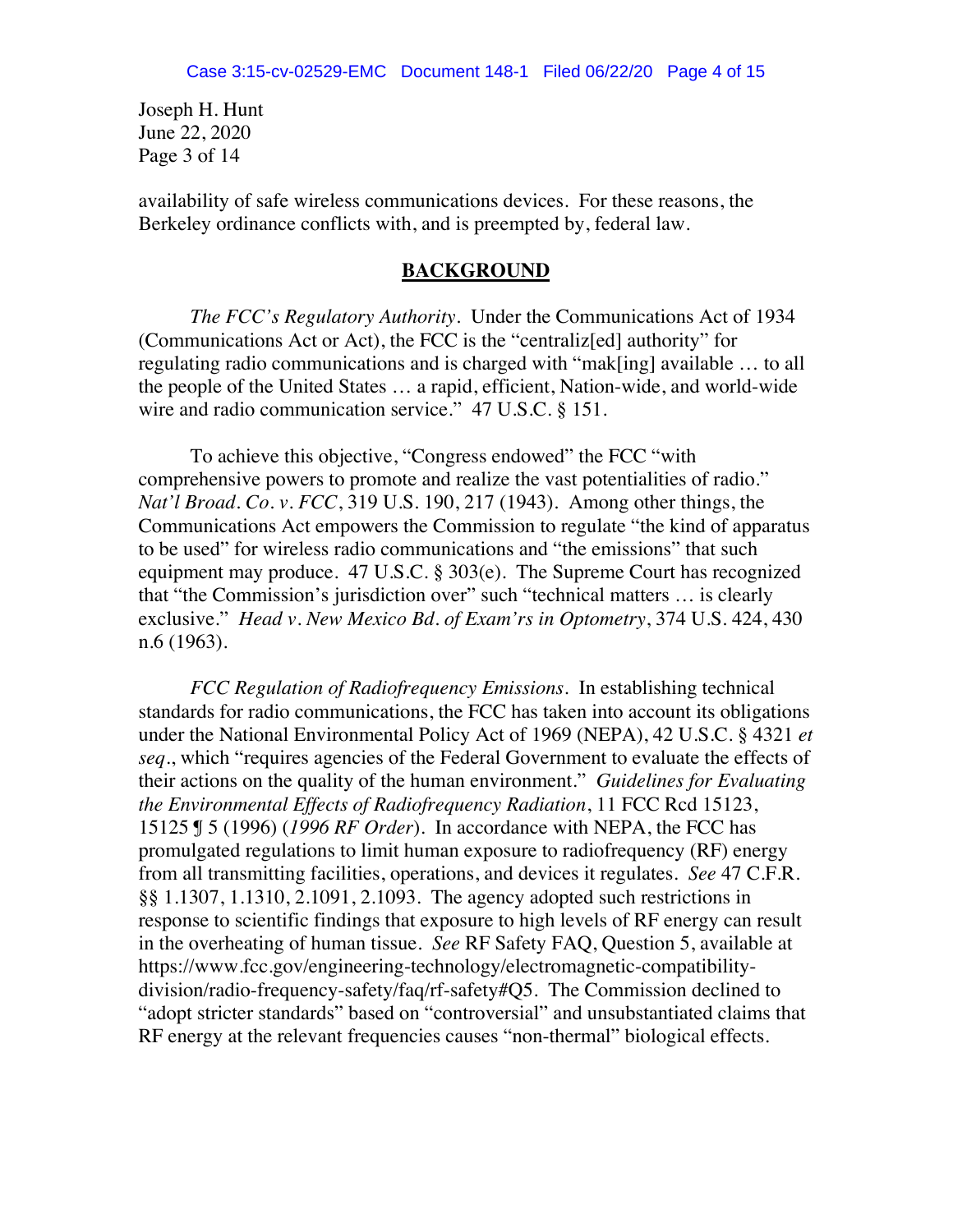Joseph H. Hunt June 22, 2020 Page 4 of 14

## *Guidelines for Evaluating the Environmental Effects of Radiofrequency Radiation*, 12 FCC Rcd 13494, 13505 ¶ 31 (1997) (*1997 RF Order*).

Nearly every form of wireless communications—from television, radio, and cell phones to dispatch systems for police and fire departments—uses RF electromagnetic waves to send and receive signals. *See* RF Safety FAQ, Question 3, available at https://www.fcc.gov/engineering-technology/electromagneticcompatibility-division/radio-frequency-safety/faq/rf-safety#Q3. Cell phones use RF waves to connect calls "using a system of base stations—also known as cell sites—that relay calls between telecommunications networks." FCC, Consumer and Governmental Affairs Bureau, Understanding Wireless Telephone Coverage, Consumer Guide, available at https://www.fcc.gov/consumers/guides/ understanding-wireless-telephone-coverage-areas. Unlike radio and television broadcast stations, which generate high levels of RF energy "because of their relatively high operating power," *1996 RF Order* ¶ 6, cell phones are "low-power devices designed to be used in the immediate vicinity of the body," and they emit relatively low levels of RF energy. *Id.* ¶ 46.

The FCC first adopted RF rules in the 1980s, based on safety guidelines adopted by the American National Standards Institute (ANSI) in 1982. At that time, the Commission decided "to exclude" cellular phones and low-power devices "from routine environmental evaluation with respect to RF radiation" because it determined that such devices did not present "significant exposure hazards." *Responsibility of the Federal Communications Commission to Consider Biological Effects of Radiofrequency Radiation When Authorizing the Use of Radiofrequency Devices*, 2 FCC Rcd 2064, 2065 ¶¶ 14, 16 (1987).

In 1992, ANSI adopted a new RF exposure standard (ANSI/IEEE C95.1- 1992) that was "generally more stringent in the evaluation of low-power devices" than its previous standard. *1996 RF Order* ¶ 9. The following year, the FCC commenced a rulemaking proposing to revise its rules to adopt the new ANSI/IEEE RF standard in part. *Guidelines for Evaluating the Environmental Effects of Radiofrequency Radiation*, 8 FCC Rcd 2849 (1993). That proceeding was still pending when Congress enacted the Telecommunications Act of 1996 (1996 Act), Pub. L. No. 104-104, 110 Stat. 56. Section 704 of the 1996 Act directed the FCC to "complete action" within 180 days on its pending proceeding "to prescribe and make effective rules regarding the environmental effects of radio frequency emissions." 110 Stat. 152.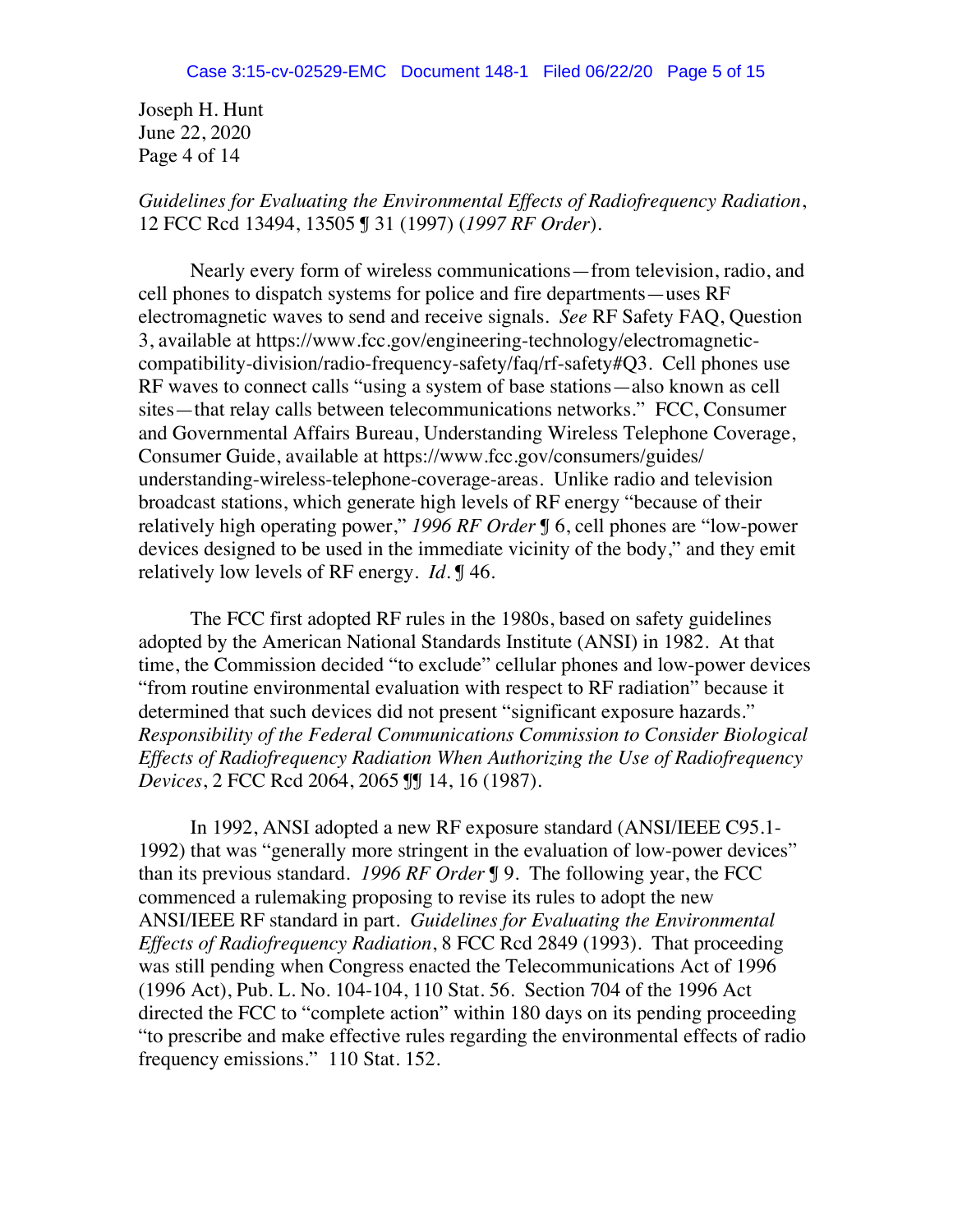Joseph H. Hunt June 22, 2020 Page 5 of 14

The House Commerce Committee, which drafted Section 704(b), stated that the FCC should adopt uniform federal RF standards that strike "an appropriate balance" between "adequate safeguards of the public health" and "speed[y] deployment … of competitive wireless telecommunications services." H.R. Rep. No. 204, 104th Cong., 1st Sess. Pt. 1, at 94 (1995) (House Report No. 104-204). The Committee explained that "[a] high quality national wireless telecommunications network cannot exist if each of its component[s] must meet different RF standards in each community." *Id*. at 95. Therefore, the Committee concluded, "[n]o State or local government, solely on the basis of RF emissions, should block the construction of sites and facilities or installation of equipment which comply with the [FCC's] RF standards." *Ibid*. That legislative admonition was codified in section 332(c)(7) of the Act, which provides that "[n]o State or local government or instrumentality thereof may regulate the placement, construction, and modification of personal wireless service facilities on the basis of the environmental effects of radio frequency emissions to the extent that such facilities comply with the Commission's regulations concerning such emissions." 47 U.S.C. § 332(c)(7)(B)(iv).

In compliance with the deadline set by the 1996 Act, the FCC in August 1996 issued an order adopting new RF exposure guidelines. *1996 RF Order* ¶ 1. The new guidelines were "based substantially on the recommendations of … the federal agencies responsible for matters relating to the public safety and health," including the U.S. Environmental Protection Agency (EPA) and the Food and Drug Administration (FDA). *Id.* ¶ 2. Consistent with the 1992 ANSI/IEEE standard, the Commission for the first time adopted RF exposure limits for cellular telephones and other portable low-power devices. *See id.* ¶¶ 63-64. Those limits were set to reflect a level of "safe [RF] exposure from low-power devices designed to be used in the immediate vicinity of the body." *Id*. ¶ 62.

The FCC concluded that its revised RF regulations reflected "the best scientific thought" and were "sufficient to protect the public health." *1996 RF Order* **[**] 168. In response to a petition for reconsideration, the Commission affirmed its rules, finding that the revised "RF exposure limits provide a proper balance between the need to protect the public and workers from exposure to excessive RF electromagnetic fields and the need to allow communications services to readily address growing marketplace demands." *1997 RF Order* ¶ 29.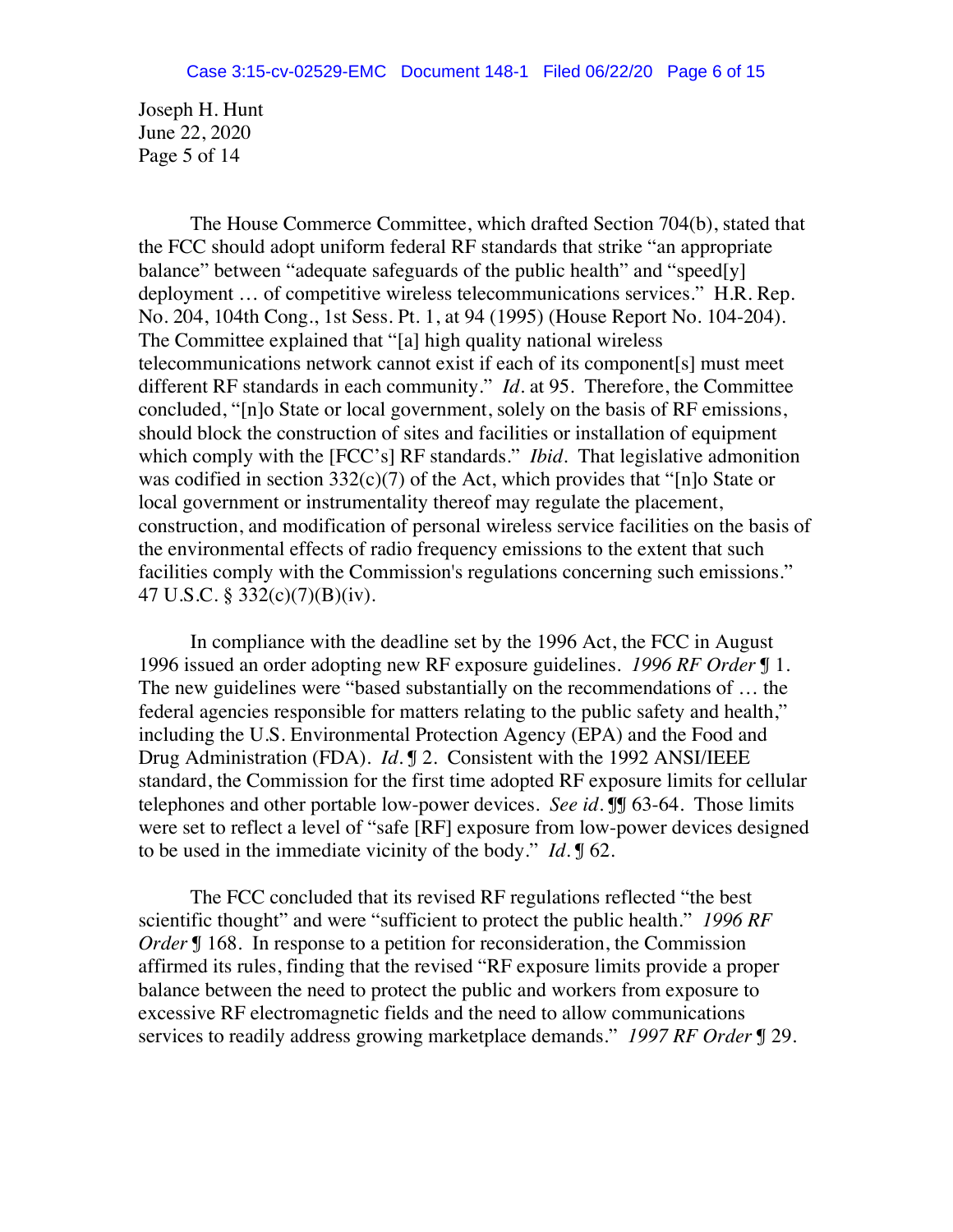Joseph H. Hunt June 22, 2020 Page 6 of 14

j

On review, the Second Circuit upheld the FCC's revised RF rules. *Cellular Phone Taskforce v. FCC*, 205 F.3d 82, 88-97 (2d Cir. 2000). Observing that the establishment of "safety margins" is "a policy question, not a legal one," the court held that the FCC had acted reasonably in setting RF standards that, while sufficient to protect the public, would not unduly impede the provision of wireless "telecommunications services to the public in the most efficient and practical manner possible." *Id.* at 91-92 (internal quotation marks omitted). The court noted that "[a]ll of the expert agencies consulted" by the FCC on this issue "found the FCC's approach to be satisfactory." *Id*. at 90; *see also EMR Network v. FCC*, 291 F.3d 269, 273 (D.C. Cir. 2004) (affirming Commission's denial of petition for rulemaking to revisit RF standards and upholding the agency's reliance on the views of expert agencies).

In 2013, the FCC launched an inquiry to assess whether it should amend its RF exposure standards. *Reassessment of Federal Communications Commission Radiofrequency Exposure Limits and Policies*, 28 FCC Rcd 3498, 3570-89 ¶¶ 205- 252 (2013) (*2013 Notice of Inquiry*). After reviewing the latest scientific research on the subject, the Commission concluded in an order issued in December 2019 that its existing RF limits "reflect the best available information concerning safe levels of RF exposure for workers and members of the general public." *2019 RF Order* **J** 2. The agency found no "data in the record to support modifying [the] existing exposure limits," and "no expert public health agency expressed concern" about them. *Id*. ¶ 10. To the contrary, the FDA's "public statements continue to support the current limits." *Ibid.* Accordingly, the FCC terminated its RF inquiry in 2019 and "decline[d] to initiate a rulemaking to reevaluate the existing RF exposure limits." *Ibid*. 1

*FCC Rules and Procedures Governing the Evaluation of Radiofrequency Emissions by Cell Phones*. Before any entity is permitted to sell cell phones in the United States, it must submit an application for equipment authorization to an FCC-authorized Telecommunication Certification Body. *See* 47 C.F.R. § 2.911. The applicant must demonstrate that its phones comply with the FCC's RF exposure limits by submitting with its application the results of testing "performed

<sup>1</sup> The *2019 RF Order* is the subject of pending petitions for review. *See Environmental Health Trust v. FCC*, D.C. Cir. No. 20-1025 (consolidated with *Children's Health Defense v. FCC*, D.C. Cir. No. 20-1138).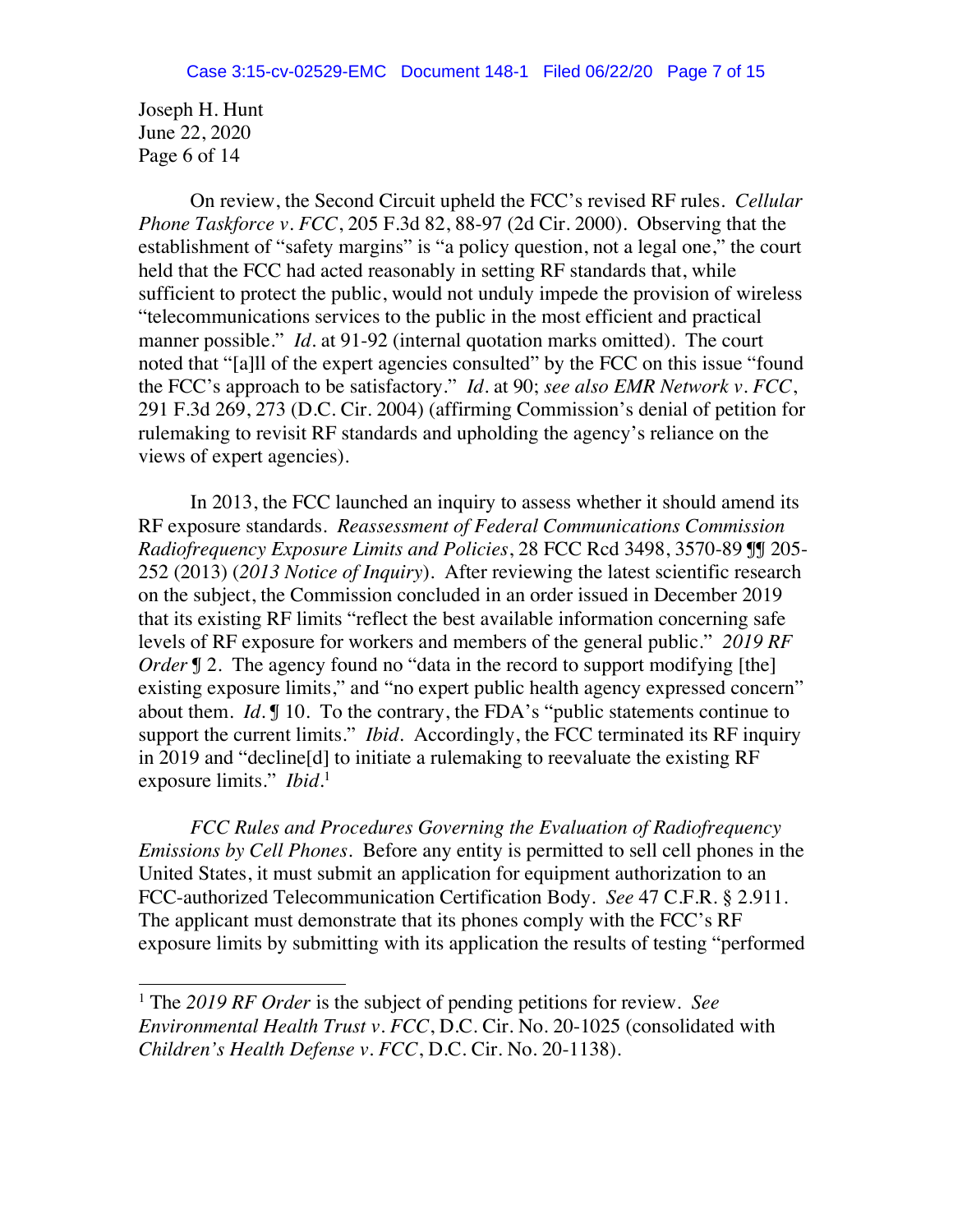Joseph H. Hunt June 22, 2020 Page 7 of 14

by an FCC-recognized accredited testing laboratory" and consistent with FCC specifications concerning the testing protocol. *Se*e FCC, Equipment Authorization Procedures, available at https://www.fcc.gov/general/equipment-authorizationprocedures. The applicable RF limits are "quantified in terms of specific absorption rate (SAR), a measure of the rate of RF energy absorption." *1996 RF Order* ¶ 3; *see* 47 C.F.R. § 1.1310(a). The SAR limits for RF emissions from cell phones are 0.08 watts per kilogram averaged over the whole body and 1.6 watts per kilogram (averaged over one gram of tissue) for localized exposure to areas such as the head "averaged over a time period not to exceed 30 minutes." 47 C.F.R. § 2.1093(d)(2).

"Compliance with SAR limits can be demonstrated by either laboratory measurement techniques or by computational modeling." 47 C.F.R. § 2.1093(d)(3). "Guidance regarding SAR measurement techniques can be found in the [FCC's] Office of Engineering and Technology (OET) Laboratory Division Knowledge Database (KDB)." *Ibid*.

"Current evaluation procedures require" that cell phones "be tested at maximum power under normal use conditions." *2019 RF Order* ¶ 14. To account for the different ways in which cell phones are used, RF testing for the devices is conducted both "against the head, representing normal use during a phone call, and at a separation distance of up to 2.5 centimeters (about one inch) from the body," *ibid.*, reflecting other types of phone use, like "operation" of a phone "using a headset while the device is in [the user's] pocket." *2013 Notice of Inquiry*, 28 FCC Rcd at 3587 n.441 (distinguishing between use of the phone against the head and "body-worn" usage configurations); *see also* KDB Publication 447498 D01 General RF Exposure Guidance v06, "RF Exposure Procedures and Equipment Authorization Policies for Mobile and Portable Devices" (Oct. 2015), at 10-11, available at

https://apps.fcc.gov/kdb/GetAttachment.html?id=f8IQgJxTTL5y0oRi0cpAuA%3D %3D&desc=447498%20D01%20General%20RF%20Exposure%20Guidance%20v 06&tracking\_number=20676.

For many modern cell phones, the required testing separation distance from the body is less than 2.5 centimeters. "For example, phones with tethering capabilities (*i.e.*, 'hotspot mode') are tested at a maximum separation distance from the human body of 1 [centimeter]" and are tested both in and out of hotspot mode at that distance. *2019 RF Order* ¶ 14; *see* KDB Publication 941225 D06 Hot Spot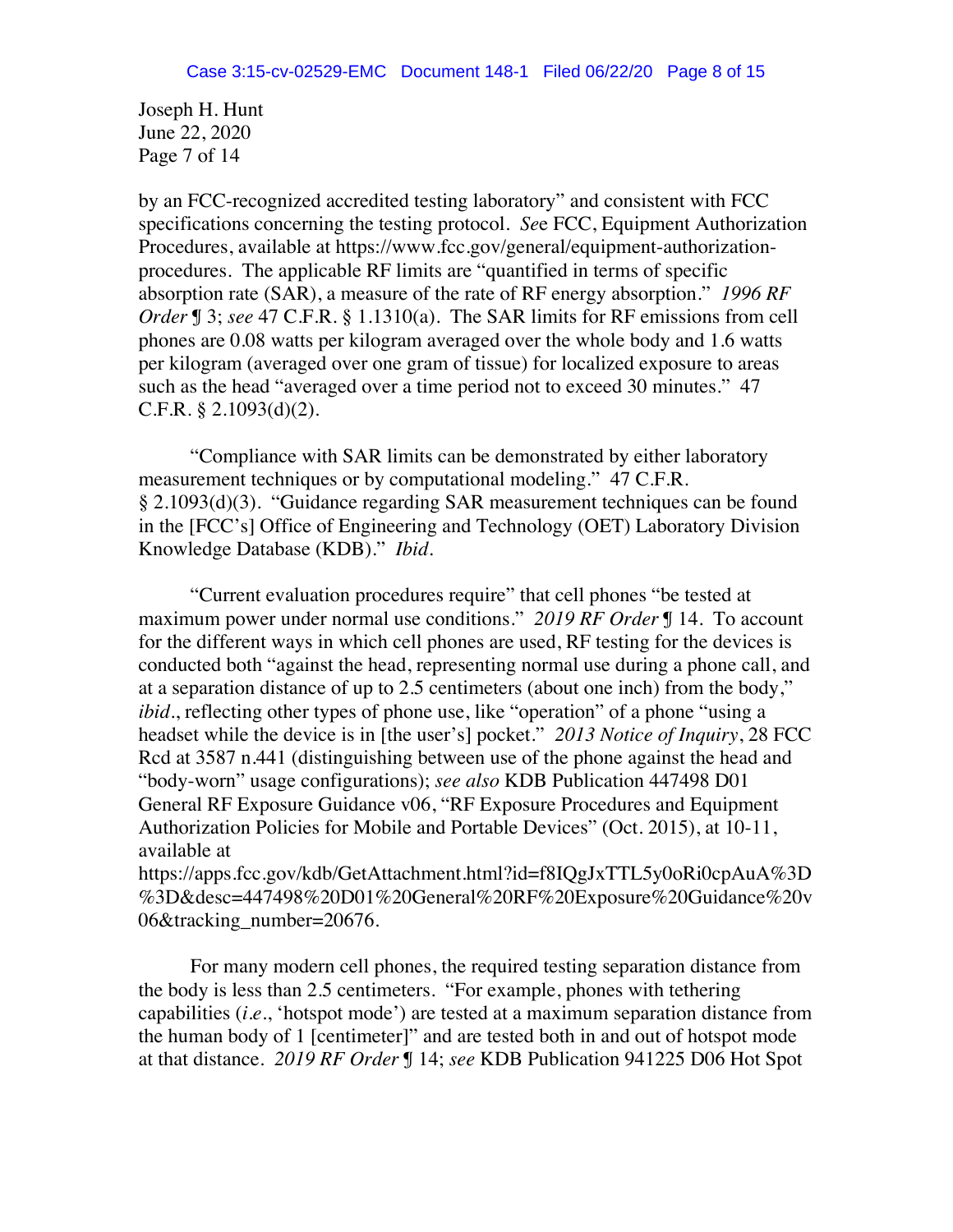Joseph H. Hunt June 22, 2020 Page 8 of 14

SAR v02r01, "SAR Evaluation Procedures for Portable Devices with Wireless Router Capabilities" (Oct. 2015), at 2, available at https://apps.fcc.gov/kdb/GetAttachment.html?id=I99UsWMxKw2Y756AxzqjJw% 3D%3D&desc=941225%20D06%20Hotspot%20Mode%20v02r01&tracking\_num ber=26930. And if cell phones that are held against the head during phone calls are also "designed to operate on the body of users" when used for other purposes, those phones "must be tested for SAR compliance using a conservative" maximum test separation distance of 0.5 centimeters "to support compliance." KDB Publication 447498 D01, General RF Exposure Guidelines v06, at 11. The FCC has explained that the 0.5 centimeter distance from the body is appropriate because: (1) cell phones are "tested against the head without any separation distance"; (2) testing is currently performed at maximum power, "under more extreme conditions than a user would normally encounter"; and (3) the "existing exposure limits are set with a large safety margin, well below the threshold for unacceptable rises in human tissue temperature." *2019 RF Order* ¶ 14. Taking these factors into account, the FCC has found it "unnecessary" to "require [RF] testing with a 'zero' spacing—against the body." *Ibid.*

After the FCC-authorized Telecommunication Certification Body reviews the exhibits and test data submitted by an applicant for equipment authorization and determines that the applicant's cell phones comply with all applicable technical standards (including RF exposure limits), the FCC issues a certification authorizing sale of the cell phones. 47 C.F.R. § 2.907(a). Certification is "the most rigorous approval process for RF devices." FCC, Equipment Authorization Procedures, available at https://www.fcc.gov/general/equipment-authorizationprocedures. To obtain FCC certification, cell phones must be tested "at maximum power," that is, "under more extreme conditions than a user would normally encounter." *2019 RF Order* ¶ 14. Moreover, the FCC's RF "exposure limits are set with a large safety margin." *Ibid*. "ALL cell phones must meet the FCC's RF exposure standard, which is set at a level well below that at which laboratory testing indicates, and medical and biological experts generally agree, adverse health effects could occur." FCC, Consumer and Governmental Affairs Bureau, Specific Absorption Rate (SAR) for Cell Phones: What It Means for You, Consumer Guides, available at https://www.fcc.gov/consumers/guides/specificabsorption-rate-sar-cell-phones-what-it-means-you. The FCC's RF limits "are set at a level on the order of 50 times below the level at which adverse biological effects have been observed in laboratory animals as a result of tissue heating resulting from RF exposure. This 'safety' factor can well accommodate … the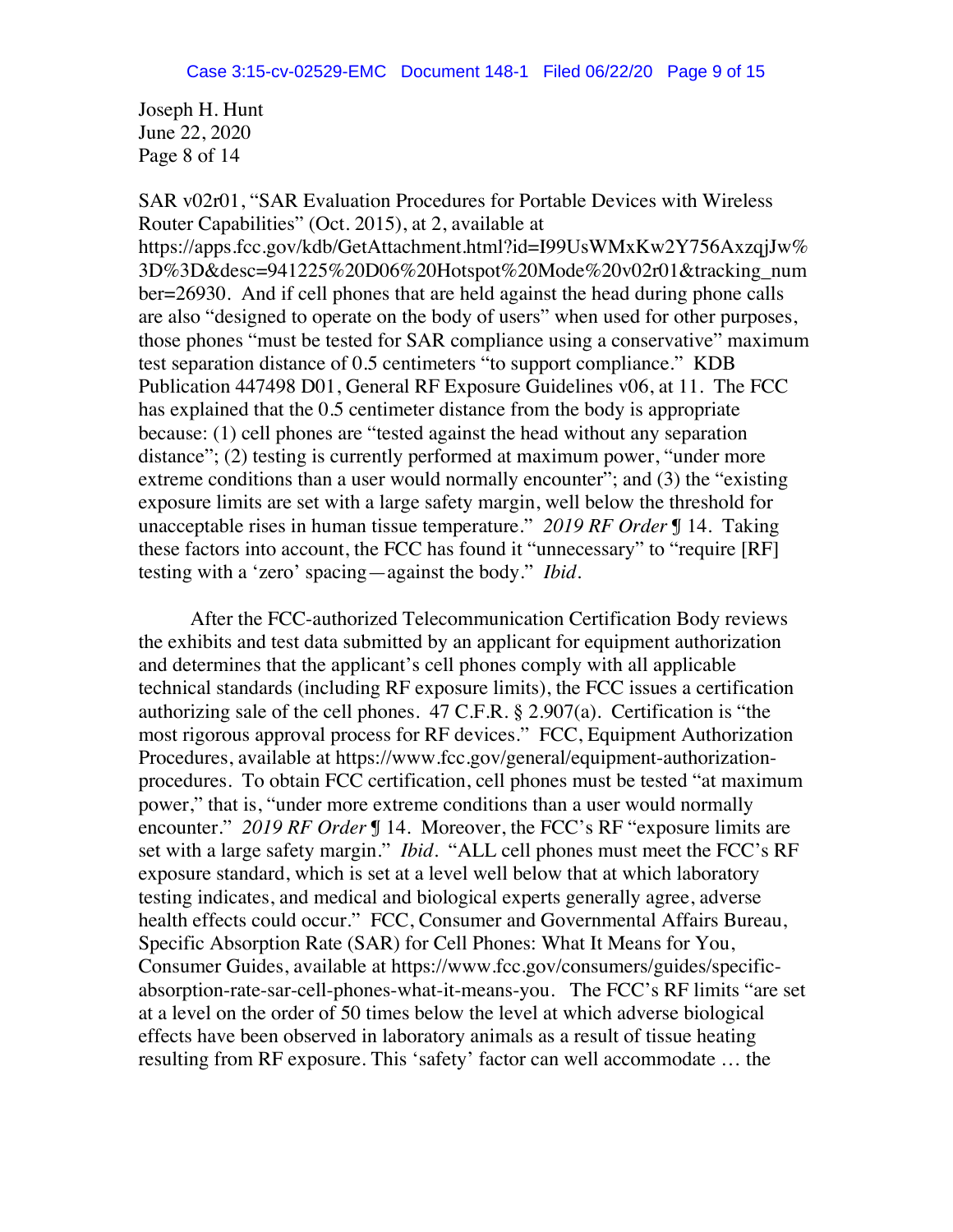Joseph H. Hunt June 22, 2020 Page 9 of 14

potential for exposures to occur in excess of [the FCC's RF] limits without posing a health hazard to humans." *2013 Notice of Inquiry*, 28 FCC Rcd at 3582 ¶ 236.

In view of these safeguards built into its testing and certification procedures, the Commission has found that "phones legally sold in the United States" (*i.e.*, FCC-certified phones) "pose no health risks." *2019 RF Order* ¶ 14. The Commission also concluded in December 2019 that the information already provided on its website and in cell phone user manuals regarding the RF emissions of FCC-certified cell phones is "adequate to inform consumers" about RF exposure issues and does "not risk contributing to an erroneous public perception or overwarning of RF emissions from FCC certified or authorized devices." *Id*. ¶16.

*The Berkeley Ordinance and CTIA's Complaint.* In 2015, the City of Berkeley passed an ordinance requiring cell phone retailers to provide consumers who buy or lease cell phones with the following notice:

The City of Berkeley requires that you be provided the following notice: To assure safety, the Federal Government requires that cell phones meet radiofrequency (RF) exposure guidelines. If you carry or use your phone in a pants or shirt pocket or tucked into a bra when the phone is ON and connected to a wireless network, you may exceed the federal guidelines for exposure to RF radiation. This potential risk is greater for children. Refer to the instructions in your phone or user manual for information about how to use your phone safely.

*See CTIA—The Wireless Ass'n v. City of Berkeley*, 139 F. Supp. 3d 1048, 1051 (N.D. Cal. 2015). (The third sentence, regarding the potential risk to children, was later deleted.)

CTIA, a trade association representing the wireless telecommunications industry, challenged this ordinance in a lawsuit filed against the City of Berkeley in the United States District Court for the Northern District of California. *CTIA*, 139 F. Supp. 3d at 1050-51. On April 24, 2020, CTIA filed with the district court a motion for judgment on the pleadings, arguing that the Berkeley ordinance violates the First Amendment and is preempted by federal law. In support of its preemption argument, CTIA cited the FCC's *2019 RF Order* and the statement of interest filed by the Commission in *Cohen*. *See* CTIA Motion at 2-3, 22-25. CTIA asserted that the Commission made a "clear pronouncement" in the *2019 RF Order*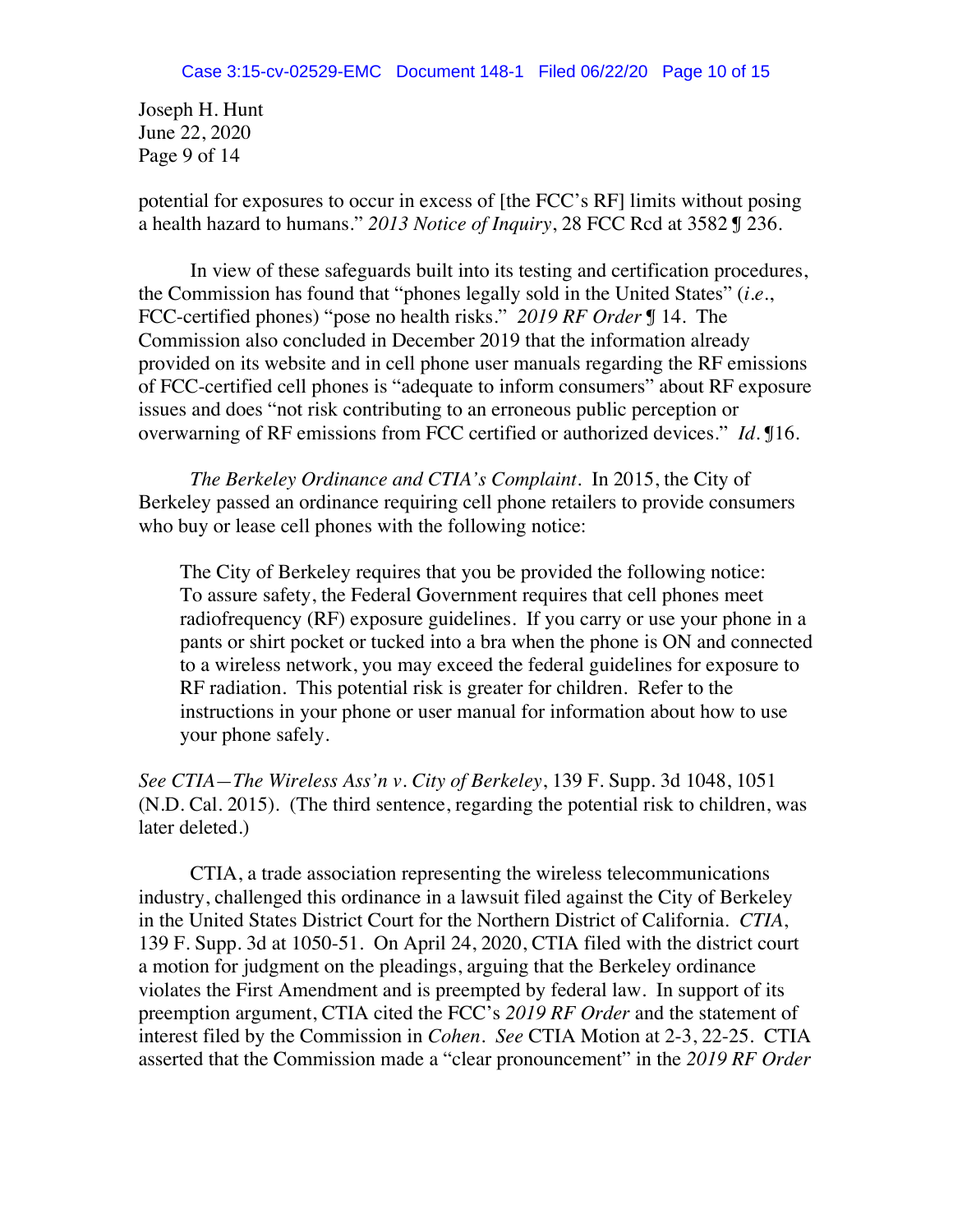Joseph H. Hunt June 22, 2020 Page 10 of 14

j

"objecting to warnings outside the 'context and placement' of existing information" on the FCC's website and in cell phone user manuals. *Id*. at 23 (quoting *2019 RF Order* ¶ 16). According to CTIA, "Berkeley's Ordinance undermines" the Commission's regulatory regime "by compelling a warning that the FCC does not require or endorse." *Ibid*. Citing the FCC's statement of interest in *Cohen*, CTIA maintained that "requiring warnings like the Berkeley Ordinance would 'conflict with the FCC's considered policy judgment'" about how best to disseminate information regarding RF exposure to the public. *Id.* at 24 (quoting FCC Statement of Interest, *Cohen v. Apple*, Attachment at 19).

### **DISCUSSION**

## **I. THE BERKELEY ORDINANCE IS PREEMPTED BECAUSE IT CONFLICTS WITH THE FCC'S POLICY JUDGMENT REGARDING THE PROPER CONTEXT AND PLACEMENT OF INFORMATION REGARDING RF EXPOSURE**

Federal law preempts state law when, "under the circumstances of a particular case, the challenged state law stands as an obstacle to the accomplishment and execution of the full purposes and objectives of Congress." *Hughes v. Talen Energy Marketing, LLC*, 136 S. Ct. 1288, 1297 (2016) (internal quotation marks omitted). "Federal regulations have no less preemptive effect than federal statutes." *Capital Cities Cable, Inc. v. Crisp*, 467 U.S. 691, 699 (1984) (internal quotation marks omitted). A state law stands as an obstacle to the implementation of a federal regulatory scheme if it conflicts with or undermines the policy judgment made by the federal agency. *See, e.g.*, *Geier v. American Honda Motor Co.*, 529 U.S. 862, 881 (2000) (a state mandate requiring auto manufacturers to install air bags would present "an obstacle to the variety and mix of [passive restraint] devices that [a] federal regulation sought" and "the gradual passive restraint phase-in that the federal regulation deliberately imposed").<sup>2</sup> "The statutorily authorized regulations of an agency will pre-empt any state or local law that conflicts with such regulations or frustrates the purposes thereof." *City of New York v. FCC*, 486 U.S. 57, 64 (1988).

<sup>2</sup> *See also Fidelity Fed. Sav. & Loan Ass'n v. de la Cuesta*, 458 U.S. 141, 156 (1982) (finding conflict preemption where a state law "limit[ed] the availability of an option [the federal regulator] considers essential to the economic soundness" of the regulated industry).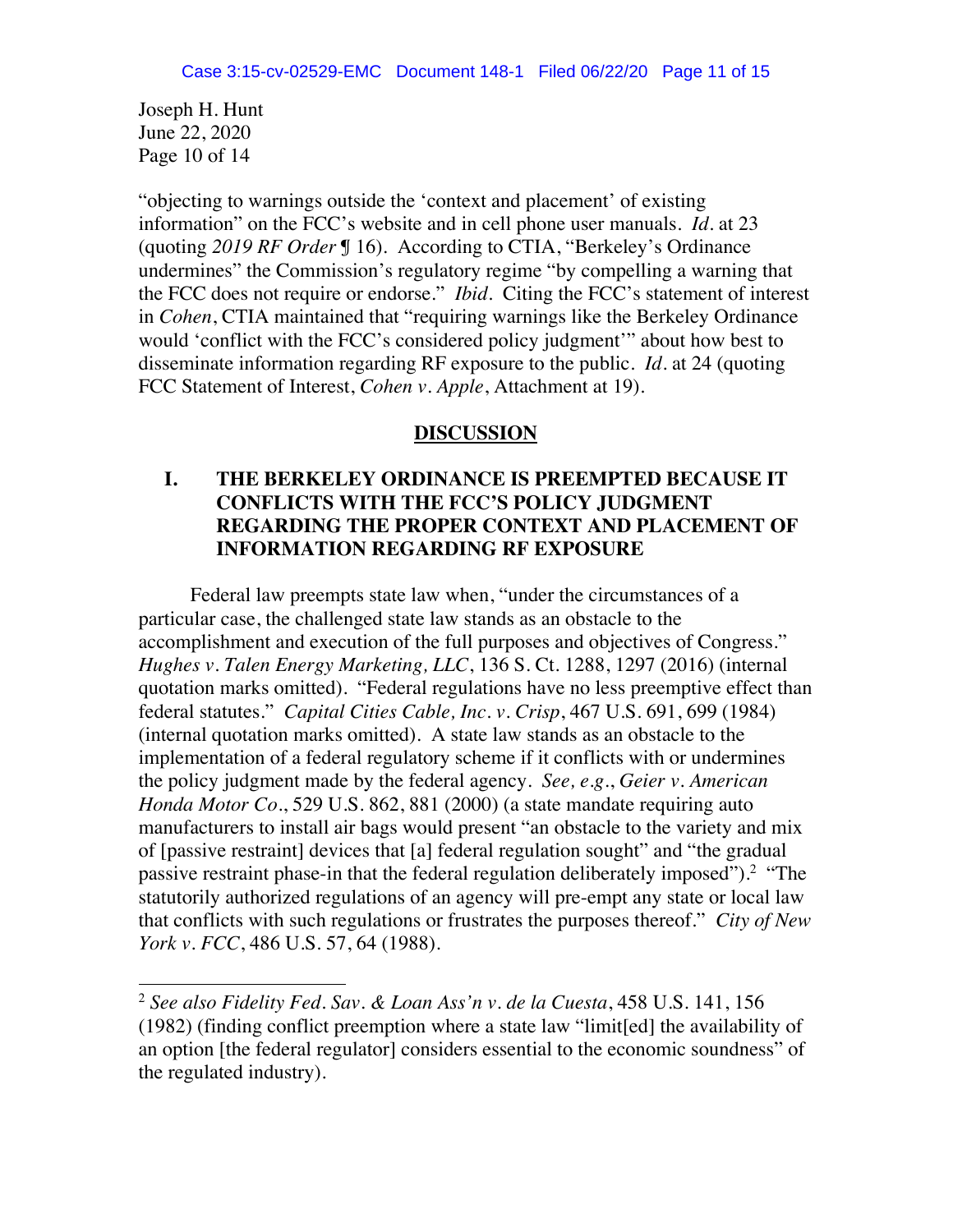Joseph H. Hunt June 22, 2020 Page 11 of 14

The FCC has acted "to ensure that relevant information" about RF emissions from cell phones "is made available to the public." *2019 RF Order* ¶ 16. Among other things, the FCC Laboratory has stated that cell phone user manuals must include "[s]pecific information … to enable users to select body-worn accessories that meet the minimum *test separation distance* requirements." KDB 447498 D01, at 11. In addition, to supplement and place in context the information on RF emissions that appears in device manuals, "the Commission maintains several webpages that provide information about RF exposure to the public." *2019 RF Order* **[**] 16. One of those webpages informs "consumers who are skeptical" of the science underlying the FCC's RF guidelines about "simple steps [they] can take to reduce [their] exposure to RF energy from wireless phones," while at the same time emphasizing that the Commission "does not endorse the need" for such measures. *Id*. ¶ 16 n.56 (citing FCC, Consumer and Governmental Affairs Bureau, Wireless Devices and Health Concerns, Consumer Guide, available at https://www.fcc.gov/consumers/guides/wireless-devices-and-health-concerns).

Pursuant to guidance from the FCC Laboratory, the operating manuals for cell phones provide similar information. *See 2019 RF Order* ¶ 16. For example, the manual for Apple's iPhone 11 informs users that the iPhone meets applicable RF limits, and it describes the testing procedures used to determine the iPhone's compliance. The manual also advises users that they can "reduce exposure to RF energy" by " us[ing] a hands-free option, such as the built-in speakerphone, the supplied headphones, or other similar accessories," and that "[c]ases with metal parts may change the RF performance of the device, including its compliance with RF exposure guidelines, in a manner that has not been tested or certified." *See*  https://www.apple.com/legal/rfexposure/iphone12,1/en/.

In December 2019, the FCC concluded that the information about RF exposure on its website and in cell phone user manuals was "adequate to inform consumers" of potential health risks associated with RF emissions from FCCcertified cell phones. *2019 RF Order* ¶ 16. Explaining that "the context and placement of RF exposure information is so important," the Commission found that any additional warnings about RF exposure could create "an erroneous public perception or overwarning of RF emissions from FCC certified or authorized devices" and "contribute to a feeling of uncertainty or a lack of control" among consumers. *Ibid*. These findings reflect "the FCC's considered policy judgment regarding how best and in what form to disseminate relevant information about RF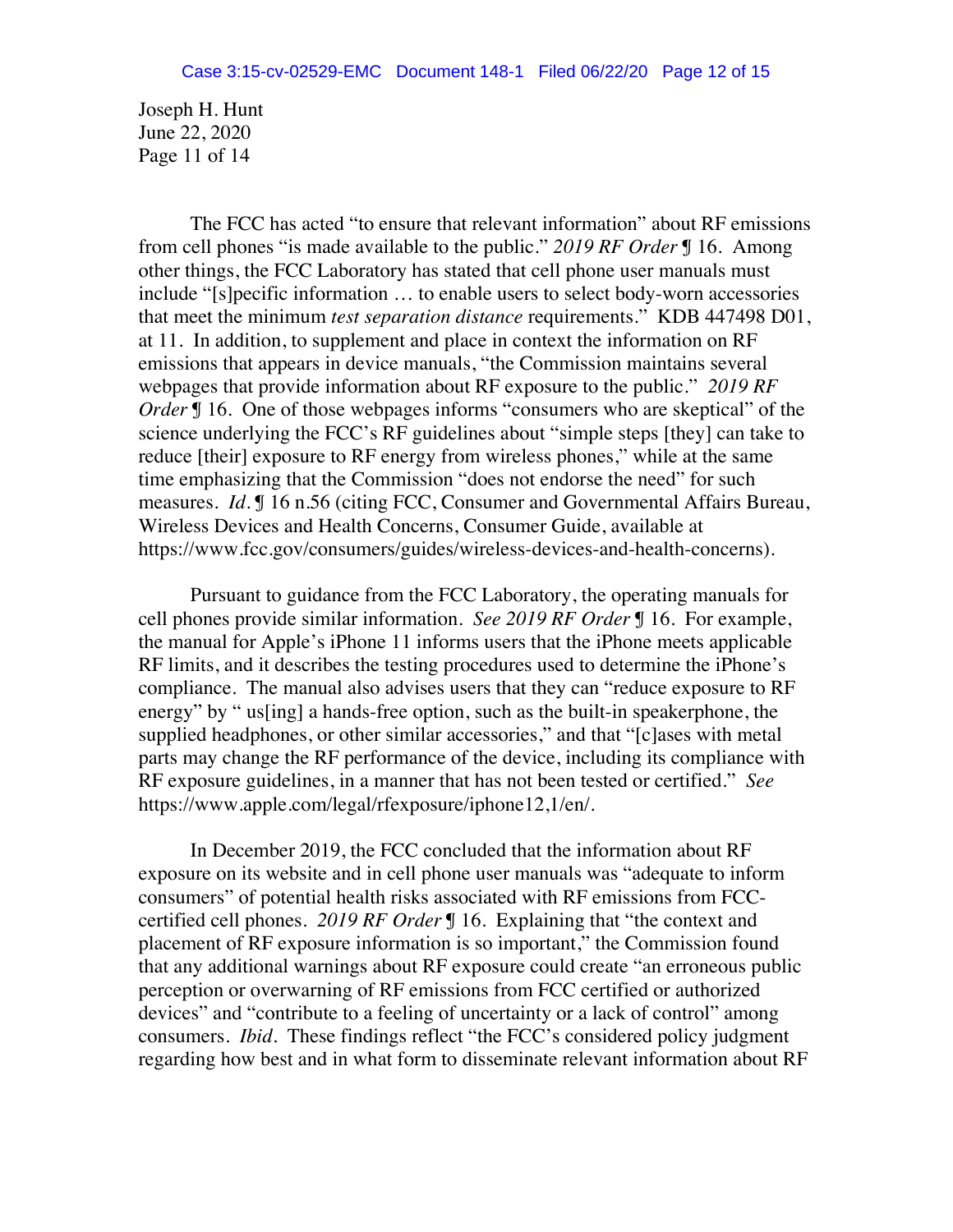Joseph H. Hunt June 22, 2020 Page 12 of 14

exposure to the public." FCC Statement of Interest, *Cohen v. Apple*, Attachment at 19.

The Berkeley ordinance conflicts with that policy judgment and therefore is preempted. Given the FCC's calibrated regime regarding RF disclosures and its determination that existing RF exposure information provided on the FCC's website and in cell phone user manuals is adequate to inform consumers without prompting unwarranted fears about RF emissions, the Berkeley ordinance is not only unnecessary but likely detrimental to the public. On its face, the notice mandated by Berkeley goes beyond what the FCC provides on its website and requires in user manuals, and therefore has the potential to "overwarn" consumers, creating the false impression that FCC-certified cell phones are unsafe when carried against the body.

State disclosure requirements that stand as an obstacle to the implementation of federal disclosure rules are preempted by federal law. *Credit Suisse First Boston Corp. v. Grunwald*, 400 F.3d 1119, 1135-36 (9th Cir. 2005) (holding that federal disclosure rules preempt disclosure requirements imposed by the California Ethics Standards). More specifically, courts have recognized that federal concerns about "overwarning" provide a valid basis for preempting state regulations. *See, e.g., Merck Sharp & Dohme Corp. v. Albrecht*, 139 S. Ct. 1668, 1673 (2019) (FDA regulation of drug labeling "is designed to prevent overwarning" in order "to exclude [e]xaggeration of risk, or inclusion of speculative or hypothetical risks," which "could discourage appropriate use of a beneficial drug") (internal quotation marks omitted); *Mason v. SmithKline Beecham Corp.*, 596 F.3d 387, 392 (7th Cir. 2010) ("overwarning can deter potentially beneficial uses of [a] drug by making it seem riskier than warranted and can dilute the effectiveness of valid warnings"); *Monzon v. United States*, 253 F.3d 567, 572 (11th Cir. 2001) (it was reasonable for the National Weather Service to adopt "a general 'don't overwarn' policy that "strives for the highest rate of severe weather detection while maintaining the lowest possible false alarm rate in the issuance of warnings") (internal quotation marks omitted). Here, the FCC has a legitimate interest in guarding against "overwarning" about the potential dangers of a product sold to consumers. The Berkeley ordinance conflicts with the FCC's judgment about how best to convey RF exposure information to the public. Because the ordinance stands as an obstacle to the implementation of federal policy, it is preempted.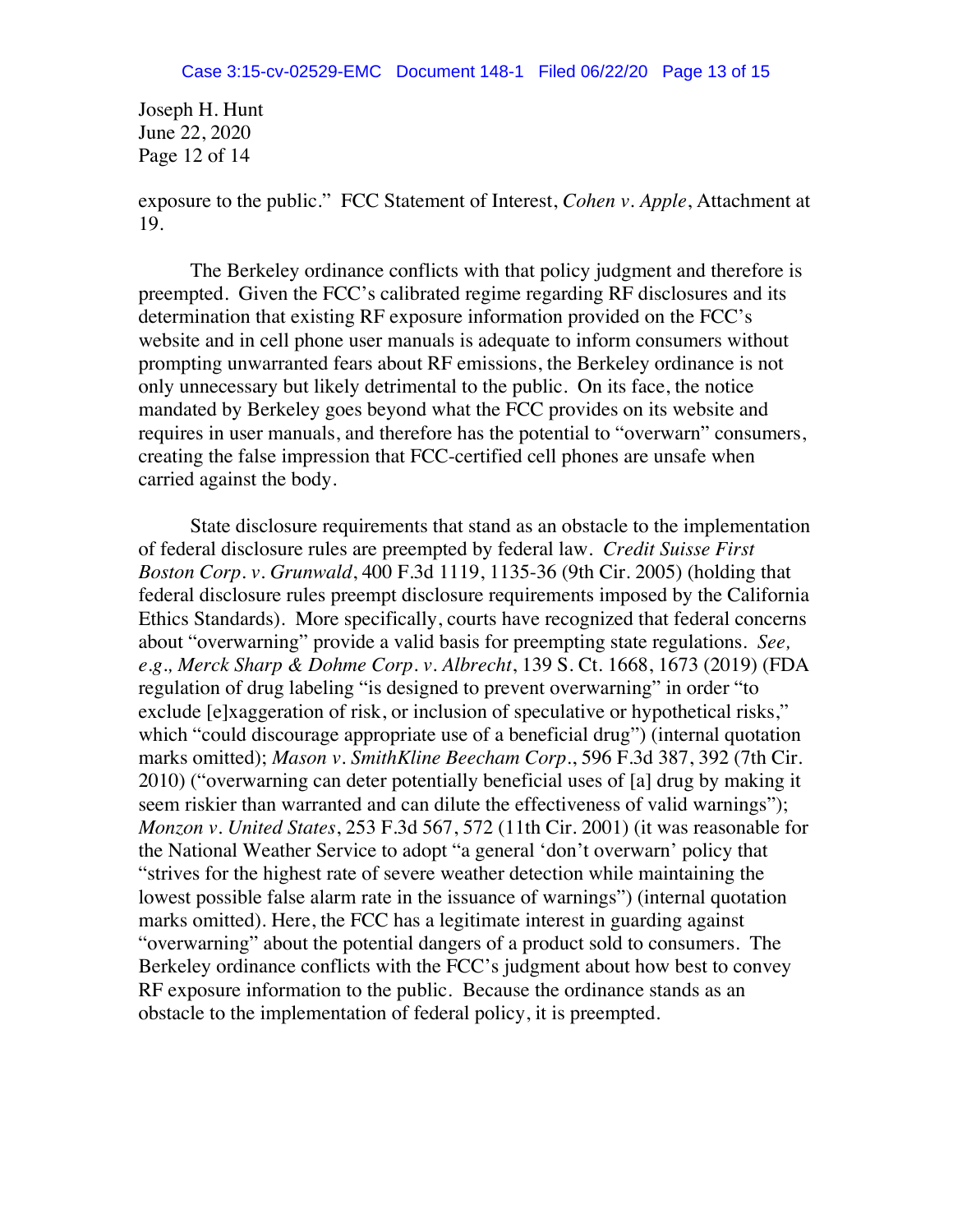Joseph H. Hunt June 22, 2020 Page 13 of 14

## **II. THE BERKELEY ORDINANCE IS PREEMPTED, DUE TO CONFLICT WITH THE FCC'S RF REGULATIONS, BECAUSE THE REQUIRED NOTICE INACCURATELY SUGGESTS THAT CELL PHONES ARE UNSAFE**

The notice mandated by the Berkeley ordinance inaccurately suggests that cell phones are unsafe. Thus, it has the potential to "overwarn" consumers and impede the accomplishment of the FCC's goal of fostering a safe and robust wireless communication system. Accordingly, Berkeley's ordinance is preempted. *See, e.g., Merck Sharp & Dohme Corp*., 139 S. Ct. at 1673.

The required notice suggests that an RF emission, at a distance of zero spacing from the body, might exceed the FCC's limits set at other distances, as previously described, and, therefore, poses a threat to human health. But the FCC's RF limits "are set at a level on the order of 50 times below the level at which adverse biological effects have been observed in laboratory animals as a result of tissue heating resulting from RF exposure. This 'safety' factor can well accommodate … the potential for exposures to occur in excess of [the FCC's RF] limits without posing a health hazard to humans." *2013 Notice of Inquiry*, 28 FCC Rcd at 3582  $\text{\textsterling}$  236. In an earlier phase of CTIA's litigation with Berkeley, the Ninth Circuit described the FCC's adoption of this substantial safety margin as "a better-safe-than-sorry policy." *CTIA—The Wireless Ass'n v. City of Berkeley*, 928 F.3d 832, 839 (9th Cir. 2019).

Against this backdrop, the FCC has declared that RF emissions from certified cell phones "pose no health risks." *2019 RF Order* ¶ 14. In reaching that conclusion, the Commission explained that "even if certified or otherwise authorized devices" might "produce RF exposure levels in excess of Commission limits under normal use" when used against the body, any "such exposure would still be well below levels considered to be dangerous" because the RF limits "are set with a large safety margin." *Ibid*.; *see also* FCC Statement of Interest, *Cohen v. Apple*, Attachment at 17.

By implying that FCC-certified cell phones could emit unsafe levels of RF energy when carried against the body, the Berkeley notice could create "the erroneous public perception of a possible risk from [RF] exposure" that is "unsupported by evidence." *2019 RF Order* ¶ 16. The Ordinance, thus, is an